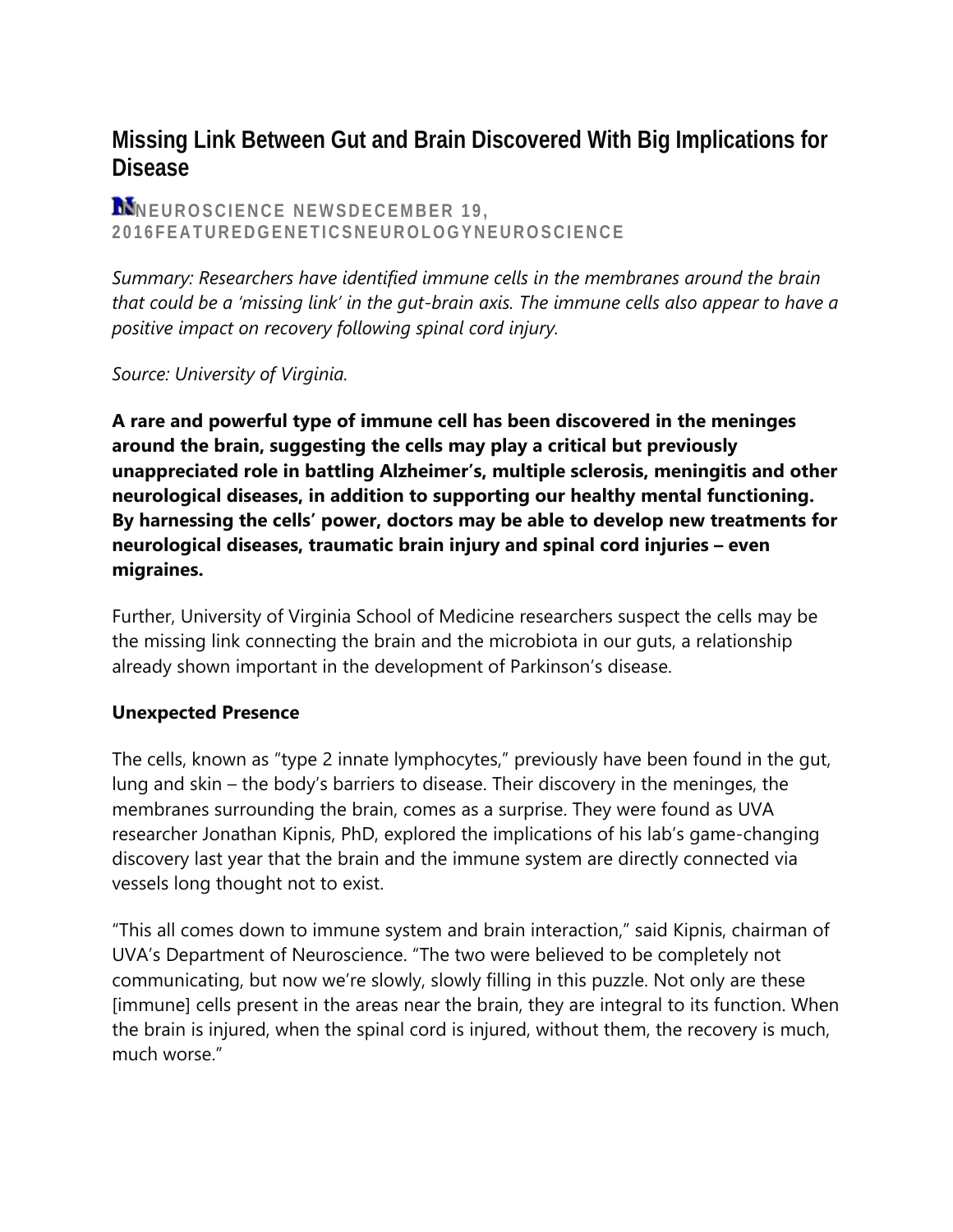Curiously, the immune cells were found along the vessels discovered by Kipnis' team. "They're right on the lymphatics, which is really weird," noted researcher Sachin Gadani. "You have the lymphatics and they're stacked right on top. They're not inside of them  $$ they're around them."



The immune cells play a vital role in response to injuries to the spinal cord, University of Virginia School of Medicine researchers have determined. Credit: Sachin Gadani | University of Virginia School of Medicine.

#### **Important Immune Role**

The immune cells play several important roles within the body, including guarding against pathogens and triggering allergic reactions. In exploring their role in protecting the brain, the Kipnis team has determined they are vital in the body's response to spinal cord injuries. But it's their role in the gut that makes Kipnis suspect they may be serving as a vital communicator between the brain's immune response and our microbiomes. That could be of great importance, because our intestinal flora is critical for maintaining our health and wellbeing.

"These cells are potentially the mediator between the gut and the brain. They are the main responder to microbiota changes in the gut. They may go from the gut to the brain, or they may just produce something that will impact those cells. But you see them in the gut and now you see them also in the brain," Kipnis said. "We know the brain responds to things happening in the gut. Is it logical that these will be the cells that connect the two? Potentially. We don't know that, but it very well could be."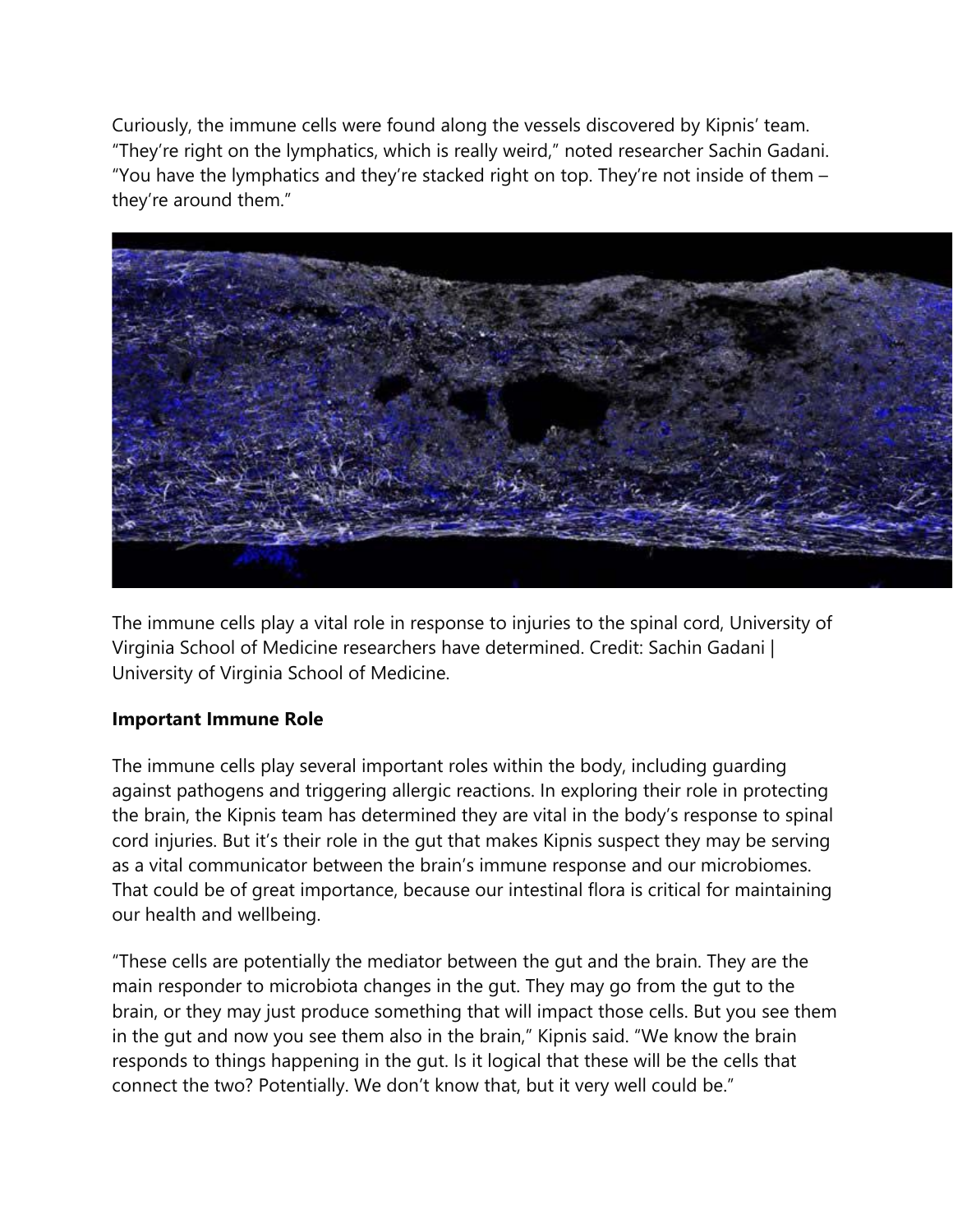

A composite image showing the immune cells. In addition to being important defenders of the brain, the cells may also may be the missing link connecting the brain's immune response to the microbiome in the gut. That relationship already has been shown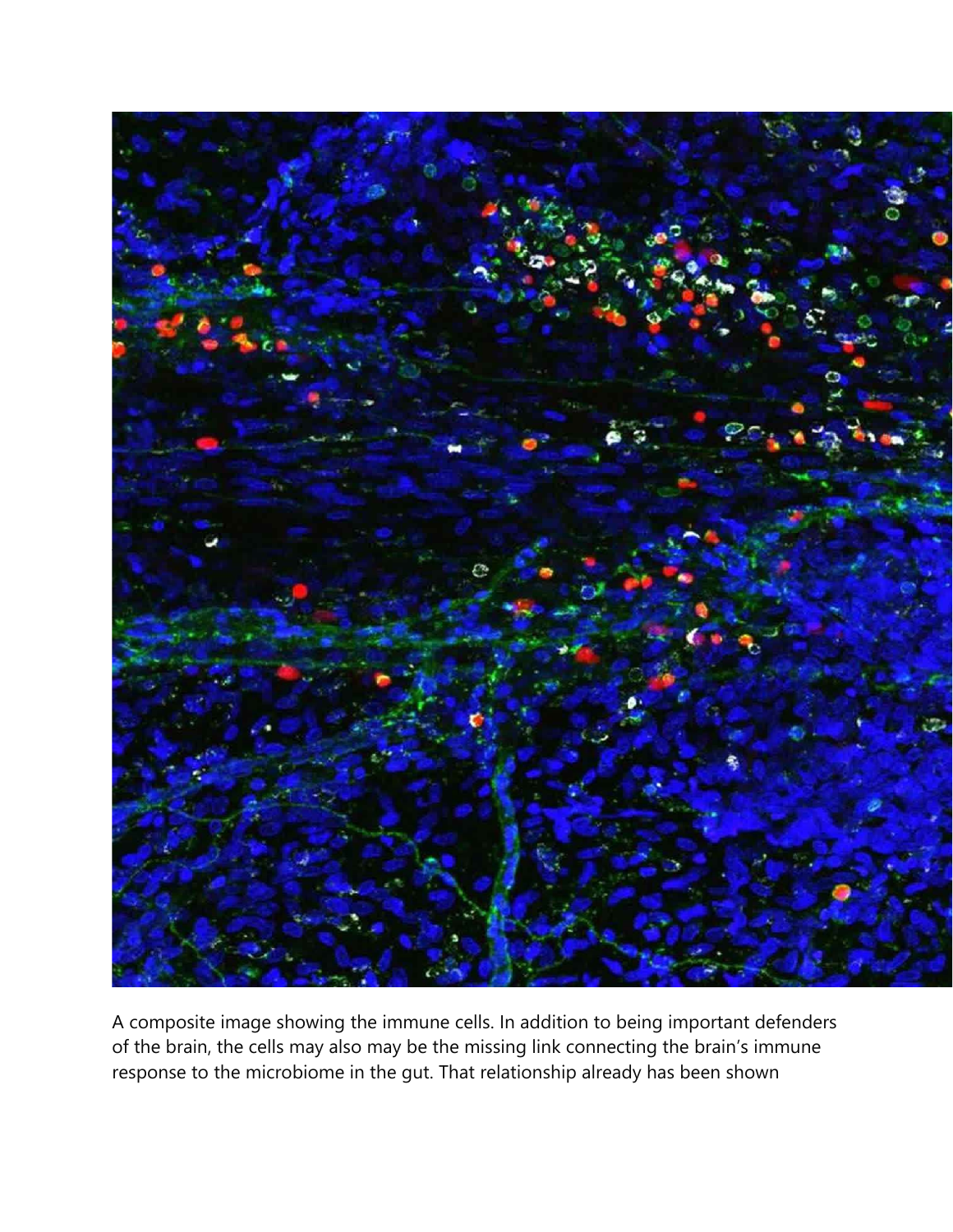important in Parkinson's disease. Neurosciencenews image is credited to Sachin Gadani | University of Virginia School of Medicine.

While much more research needs to be done to understand the role of these cells in the meninges, Gadani noted that it's almost certain that the cells are important in a variety of neurological conditions. "It would be inconceivable they're not playing a role in migraines and certain conditions like that," he said. "The long-term goal of this would be developing drugs for targeting these cells. I think it could be highly efficacious in migraine, multiple sclerosis and possibly other conditions."

About this neuroscience research article

The article is by Gadani, of UVA's Medical Scientist Training Program; Igor Smirnov; Ashtyn T. Smith; Christopher C. Overall; and Kipnis, who, in addition to being department chairman, is the director of UVA's Center for Brain Immunology and Glia (BIG).

**Funding:** The work was supported by the National Institutes of Health, grant NS081026.

**Source:** Josh Barney – University of Virginia

**Image Source:** NeuroscienceNews.com images are credited to Sachin Gadani | University of Virginia School of Medicine.

**Original Research:** Abstract for "Characterization of meningeal type 2 innate lymphocytes and their response to CNS injury" by Sachin P. Gadani, Igor Smirnov, Ashtyn T. Smith, Christopher C. Overall, and Jonathan Kipnis in *Journal of Experimental Medicine*. Published online December 19 20166 doi:10.1084/jem.20161982

Cite This NeuroscienceNews.com Article

- MLA
- $APA$
- Chicago

University of Virginia. "Missing Link Between Gut and Brain Discovered With Big Implications for Disease." NeuroscienceNews. NeuroscienceNews, 19 December 20166. < http://neurosciencenews.com/immune-cell-gut-brain-5770/>.

## **Abstract**